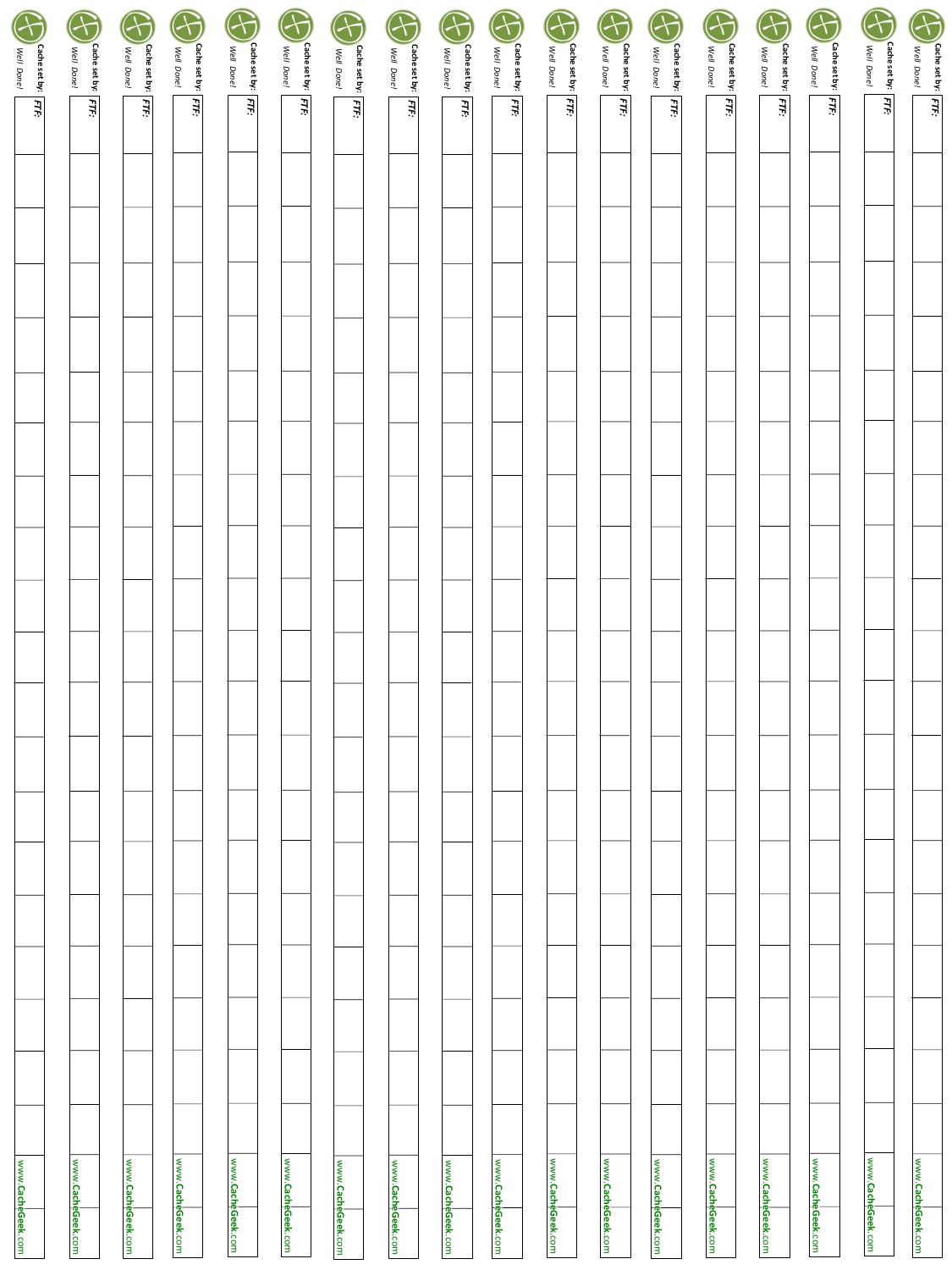|                                       | F                           | G                           | $\bigoplus$                 | $\bigodot$                  | $\bigodot$                  | $\bigodot$                  | $\bigodot$                  | G                           | G                           | G                           | $\bigodot$                  | $\bigodot$                  | $\bigodot$                  | $\bigoplus$                 | $\bigoplus$                 | $\bigodot$                  |                                             |
|---------------------------------------|-----------------------------|-----------------------------|-----------------------------|-----------------------------|-----------------------------|-----------------------------|-----------------------------|-----------------------------|-----------------------------|-----------------------------|-----------------------------|-----------------------------|-----------------------------|-----------------------------|-----------------------------|-----------------------------|---------------------------------------------|
| <b>CD</b> Well Done!<br>Cache set by: | Cache set by:<br>Well Done! | Cache set by:<br>Well Done! | Cache set by:<br>Well Donel | Cache set by:<br>Well Donel | Cache set by:<br>Well Done! | Cache set by:<br>Well Done! | Cache set by:<br>Well Done! | Cache set by:<br>Well Done! | Cache set by:<br>Well Done! | Cache set by:<br>Well Done! | Cache set by:<br>Well Done! | Cache set by:<br>Well Done! | Cache set by:<br>Well Done! | Cache set by:<br>Well Done! | Cache set by:<br>Well Done! | Cache set by:<br>Well Done! | $\bigoplus_{\text{weak real}}$ (year Done / |
|                                       |                             |                             |                             |                             |                             |                             |                             |                             |                             |                             |                             |                             |                             |                             |                             |                             |                                             |
|                                       |                             |                             |                             |                             |                             |                             |                             |                             |                             |                             |                             |                             |                             |                             |                             |                             |                                             |
|                                       |                             |                             |                             |                             |                             |                             |                             |                             |                             |                             |                             |                             |                             |                             |                             |                             |                                             |
|                                       |                             |                             |                             |                             |                             |                             |                             |                             |                             |                             |                             |                             |                             |                             |                             |                             |                                             |
|                                       |                             |                             |                             |                             |                             |                             |                             |                             |                             |                             |                             |                             |                             |                             |                             |                             |                                             |
|                                       |                             |                             |                             |                             |                             |                             |                             |                             |                             |                             |                             |                             |                             |                             |                             |                             |                                             |
|                                       |                             |                             |                             |                             |                             |                             |                             |                             |                             |                             |                             |                             |                             |                             |                             |                             |                                             |
|                                       |                             |                             |                             |                             |                             |                             |                             |                             |                             |                             |                             |                             |                             |                             |                             |                             |                                             |
|                                       |                             |                             |                             |                             |                             |                             |                             |                             |                             |                             |                             |                             |                             |                             |                             |                             |                                             |
|                                       |                             |                             |                             |                             |                             |                             |                             |                             |                             |                             |                             |                             |                             |                             |                             |                             |                                             |
|                                       |                             |                             |                             |                             |                             |                             |                             |                             |                             |                             |                             |                             |                             |                             |                             |                             |                                             |
|                                       |                             |                             |                             |                             |                             |                             |                             |                             |                             |                             |                             |                             |                             |                             |                             |                             |                                             |
|                                       |                             |                             |                             |                             |                             |                             |                             |                             |                             |                             |                             |                             |                             |                             |                             |                             |                                             |
|                                       |                             |                             |                             |                             |                             |                             |                             |                             |                             |                             |                             |                             |                             |                             |                             |                             |                                             |
|                                       |                             |                             |                             |                             |                             |                             |                             |                             |                             |                             |                             |                             |                             |                             |                             |                             |                                             |
|                                       |                             |                             |                             |                             |                             |                             |                             |                             |                             |                             |                             |                             |                             |                             |                             |                             |                                             |
|                                       |                             |                             |                             |                             |                             |                             |                             |                             |                             |                             |                             |                             |                             |                             |                             |                             |                                             |
|                                       |                             |                             |                             |                             |                             |                             |                             |                             |                             |                             |                             |                             |                             |                             |                             |                             |                                             |
|                                       |                             |                             |                             |                             |                             |                             |                             |                             |                             |                             |                             |                             |                             |                             |                             |                             |                                             |
|                                       |                             |                             |                             |                             |                             |                             |                             |                             |                             |                             |                             |                             |                             |                             |                             |                             |                                             |
|                                       |                             |                             |                             |                             |                             |                             |                             |                             |                             |                             |                             |                             |                             |                             |                             |                             |                                             |
|                                       |                             |                             |                             |                             |                             |                             |                             |                             |                             |                             |                             |                             |                             |                             |                             |                             |                                             |
|                                       |                             |                             |                             |                             |                             |                             |                             |                             |                             |                             |                             |                             |                             |                             |                             |                             |                                             |
|                                       |                             |                             |                             |                             |                             |                             |                             |                             |                             |                             |                             |                             |                             |                             |                             |                             |                                             |
|                                       |                             |                             |                             |                             |                             |                             |                             |                             |                             |                             |                             |                             |                             |                             |                             |                             |                                             |
|                                       |                             |                             |                             |                             |                             |                             |                             |                             |                             |                             |                             |                             |                             |                             |                             |                             |                                             |
|                                       |                             |                             |                             |                             |                             |                             |                             |                             |                             |                             |                             |                             |                             |                             |                             |                             |                                             |
| www.CacheGeek.com                     | www.CacheGeek.com           | www.CacheGeek.com           | www.CacheGeek.com           | www.CacheGeek.com           | www.CacheGeek.com           | www.CacheGeek.com           | www.CacheGeek.com           | www.CacheGeek.com           | www.CacheGeek.com           | www.CacheGeek.com           | www.CacheGeek.com           | www.CacheGeek.com           | www.CacheGeek.com           | www.CacheGeek.com           | www.CacheGeek.com           | www.CacheGeek.com           | www.CacheGeek.com                           |
|                                       |                             |                             |                             |                             |                             |                             |                             |                             |                             |                             |                             |                             |                             |                             |                             |                             |                                             |
|                                       |                             |                             |                             |                             |                             |                             |                             |                             |                             |                             |                             |                             |                             |                             |                             |                             |                                             |

I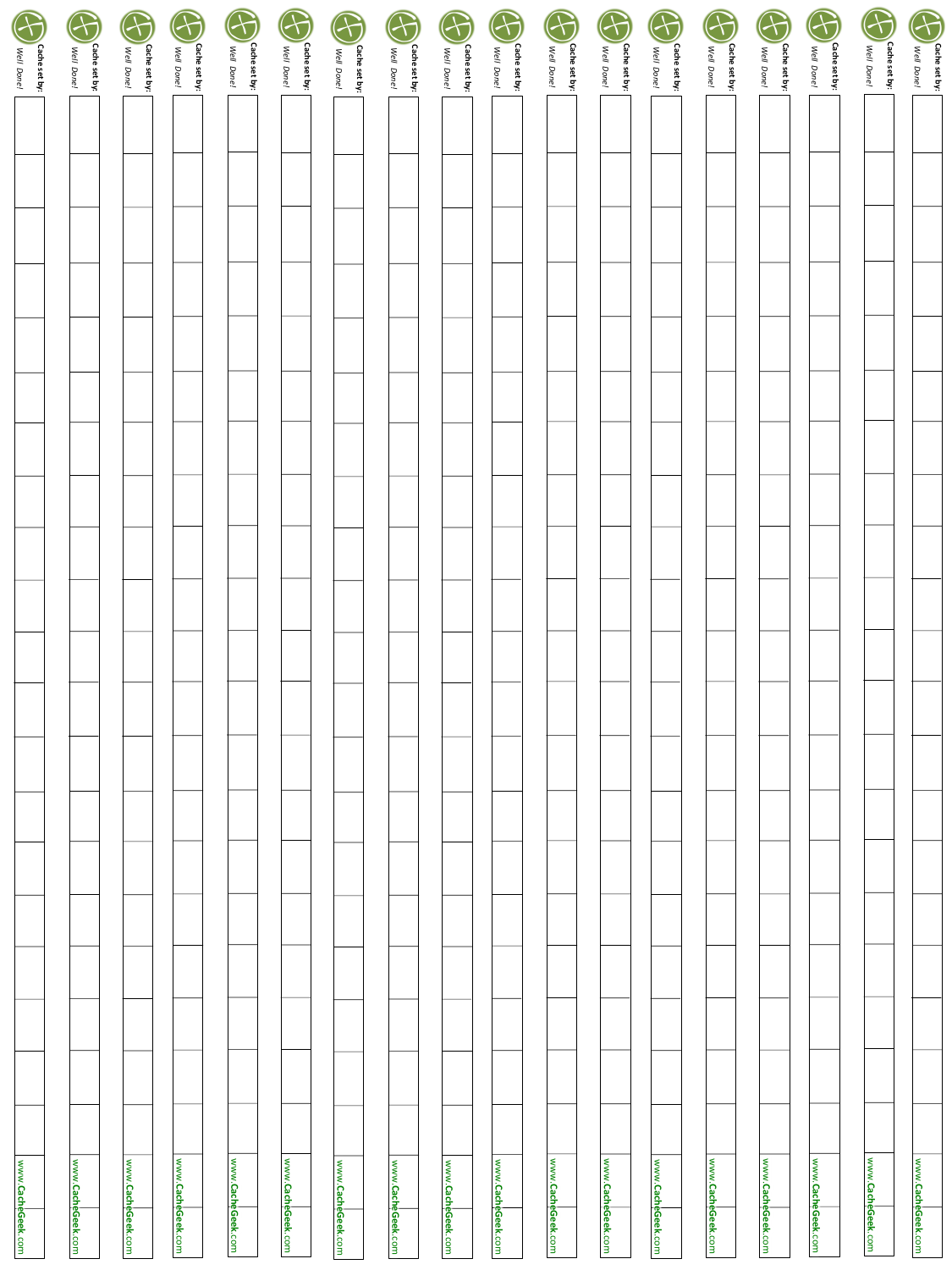